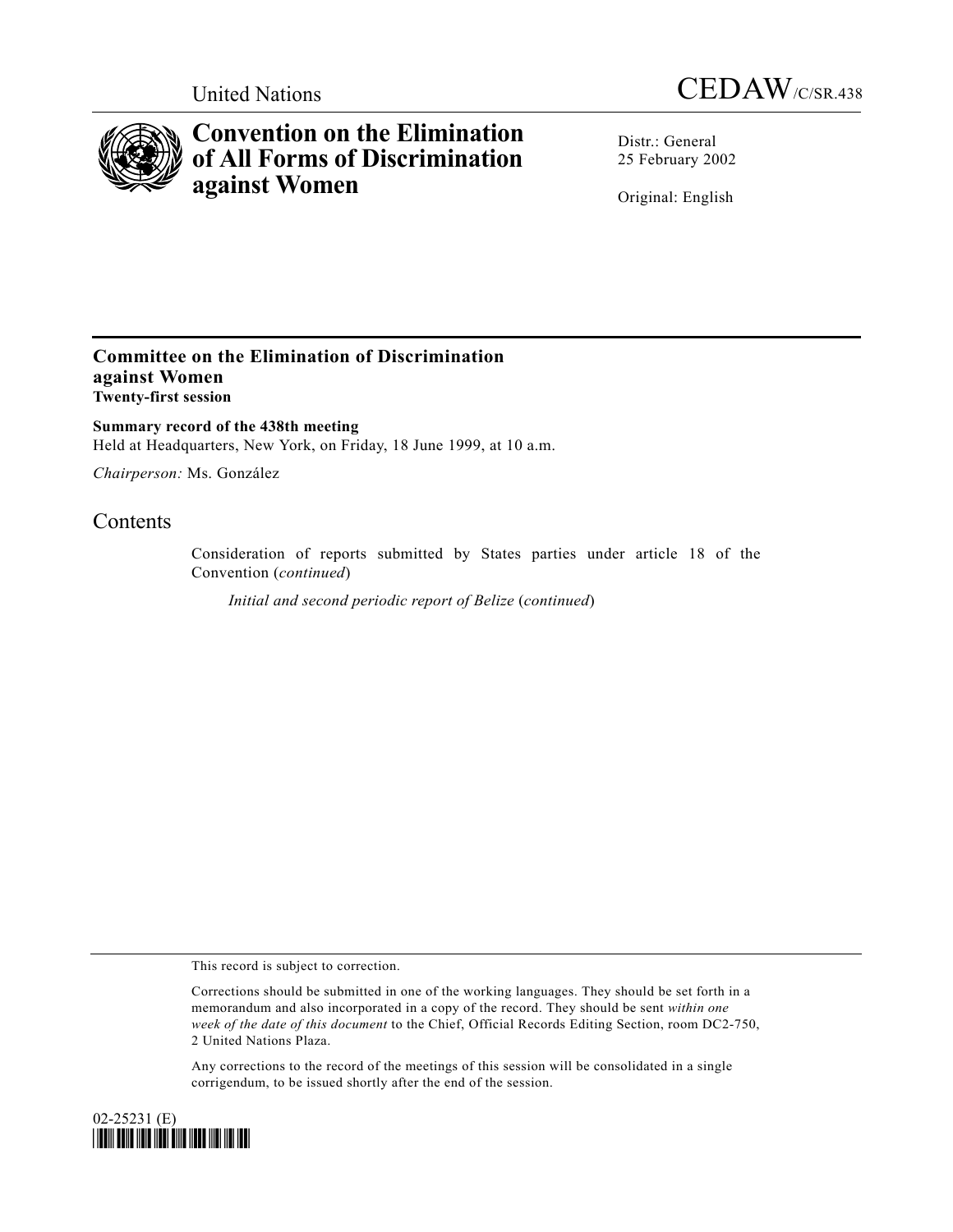*The meeting was called to order at 10.10 a.m.*

**Consideration of reports submitted by States parties under article 18 of the Convention** (*continued*)

## *Initial and second periodic report of Belize* (*continued*) (CEDAW/C/BLZ/1-2)

1. *At the invitation of the Chairperson, the delegation of Belize took places at the Committee table.*

2. **Ms. Belderamos Garcia** (Belize), referring to the Church/State educational system, said that although a great proportion of the population was Christian, preponderantly Catholic, the number of practising Catholics was low. The Catholic schools, being generally better, were highly regarded, and many nonpractising parents had their children baptized solely for the purpose of producing the required baptismal certificate for later admission to a Catholic primary school. The State recognized, however, that it had the major responsibility to ensure a proper education for all its citizens, and would have to devise policies on teenage dropouts and on the conditions for teachers.

3. Regarding the financial resources available for the advancement of women and gender equality, the Women's Department had a total of \$250,000 available for its programmes, composed of its 5 per cent share of the budget of the Ministry of Human Development, Women and Youth and its 40 per cent to 50 per cent share of the budget of the Charities Fund. That funding ensured, among other things, a monitoring mechanism to publicize the CEDAW Convention, which was not as well known in Belize as the Convention on the Rights of the Child. The women's development officers in the Department working in each of Belize's six districts, were responsible for training women with regard to the provisions of the Convention as well as informing them about the Family Court and the social services available to them. Further impetus towards familiarization with the Convention would come from the National Women's Commission, the advisory body presided over by the First Lady.

4. Although the Government had not yet taken specific action to deal with the whole issue of teenage pregnancies and consequent school dropouts, it recognized the need for it. Some progress had, however, been made in helping battered women and dealing with domestic violence generally. The Women's Department had a counsellor who met with both women and men to discuss such problems. There was no overt discrimination against immigrant women. The Government recognized their children as Belizeans and fully integrated them into the schools and the health care programmes. Under the current Amnesty Programmes for illegal immigrants, approximately 20,000 to 30,000 were seeking and would receive permanent residence. Given its multi-ethnic society, Belize would ensure that the Convention was translated into various languages for the public.

5. The current Government was trying to lead by its commitment to law. In January 1998, while it had still been the opposition party, it had, after extensive consultation with non-governmental organizations, issued a Women's Agenda in three areas, legal, sociopolitical and economic. Following that Agenda now that it was in power, the Government intended to enact equal-pay legislation that would do away with the current two-tier minimum wage, which was higher for manual workers and persons working in bars than for shop clerks or domestic workers, who were mainly women. The Government had, two months earlier, reformed the marriage laws so that the granting of child custody and maintenance could not be made conditional upon the mother's living arrangements after separation.

6. Although it might not be a popular measure, the Government very seriously intended within the next three years to enact legislation assigning a monetary value to household and child-rearing activities performed in the home, for consideration by the courts in the division of matrimonial property; and it had promised to codify property rights acquired in the course of a marriage or an established common-law union. The Government would draft legal protections for the inheritance, alimony and property rights of common-law spouses, using Barbados legislation as model, as well as that of other Commonwealth and Caribbean countries. A bill criminalizing marital rape had already been drafted and would shortly be introduced.

7. A Family Violence Unit was in the process of being set up within the Police Department that would work with the Family Court and meet with victims in a positive, supportive environment. At the same time, the police would be trained to take a more sensitive approach to victims. On the economic front, a Small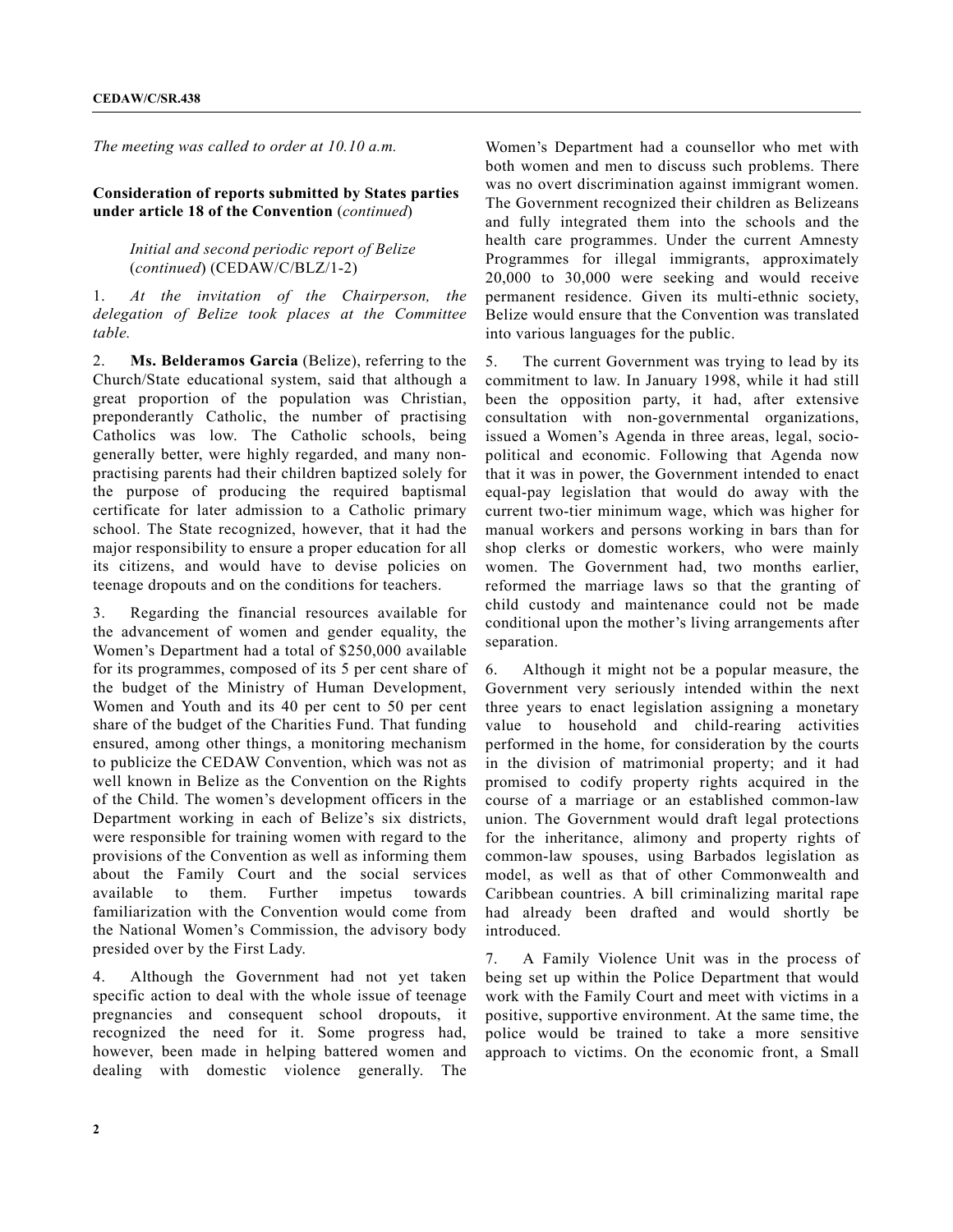Farmers and Business Bank had been set up to provide credit to women for microenterprises.

8. **Ms. Musa** (Belize), turning to health issues, said that Belize had excellent health care, with mobile units bringing clinics and nurses to remote areas. There had nevertheless been an alarming rise in the incidence of AIDS between 1986 and 1998, giving Belize the highest infection rate in Central America and ranking it eleventh in the Caribbean as a whole. The data collection, of course, might not be accurate, because only the declared cases had been recorded. In general, nurses did keep gender disaggregated health statistics, but the breakdown often did not appear in the final statistical reports, a problem that had to be remedied at the government level. The 2000 census would provide a good opportunity for improvements on that score, and for obtaining some of the information the Committee members had requested.

9. There was no doubt that teenage pregnancies were on the rise. Sixty per cent of the births were unplanned, which meant that the Government needed to provide family planning and spacing information to girls at an earlier age. Under a Pan American Health Organization (PAHO) programme, Belize had set up a Reproductive Health Committee that included representatives of the churches, among them the Roman Catholic Church. Cooperating with nongovernmental organizations working in the field, the Committee would promote the rhythm method of contraception; provide some funding for mobile clinics in rural areas; and distribute condoms and contraceptives.

10. AIDS prevention and pregnancy control had been difficult because of the Catholic Church's opposition to the use of condoms. The current policy of urging abstention and providing no information on contraception was, however, not working, and it was hurting the poorest, who had the most children. The Government's planned approach would be to show that women's health was at risk, and it would count on the assistance of the Belize Family Life Association, the primary non-governmental organization in the field. The Association had branches throughout the country and many programmes targeting young people and teenage mothers, and received public support. The Government itself would have to take steps to compel all schools to readmit girls who had dropped out because of pregnancy.

11. With regard to abortion, the hope was that better sex education would reduce recourse to it. Most abortions were induced by outside doctors or midwives and became walk-in emergencies in hospitals, where they were classified as miscarriages. Women in such situations were indeed discriminated against and not offered any counselling or contraceptives. The available statistics, however, did not provide a true picture, because abortions being illegal — although never prosecuted — were for the most part hidden. Hospitals did not routinely treat abortions as emergencies, and that increased the costs to the health system. The Minister of Health did offer free pap smears, but only to the 50 per cent of women who attended post-natal clinics. The newly established Cancer Society was considering the matter. The Belize Family Life Association provided pap smears, generally in the cities, for a fee accessible to most, as did private doctors for a higher fee. The danger of smoking was a concern, but not a priority. Women who smoked were 21 per cent more likely to develop smoking-related diseases, as opposed to 40 per cent in the case of men.

12. Regarding the Government's support for the elimination of discrimination, it should be noted that the National Women's Commission had received a 100 per cent increase in its financing. It also received referrals from the Ministry of Human Development, Women and Youth to funding agencies expressing an interest in working in the different areas. The Commission was currently developing a strategic plan that it would submit shortly for funding. As an advisory body, the Commission could not implement programmes but it could identify funding sources, and propose and support programmes.

13. **Ms. Marin** (Belize) said that there were six judicial districts in Belize, the largest of which was Belize City. In the Belize City district, the Family Court, which had five magistrates, sat daily. In other districts, there was one magistrate for both civil and criminal matters, who also handled Family Court matters on special days reserved for that purpose. The Family Court dealt with such matters as legal separation, divorce, maintenance payments, child custody, and domestic violence. The Family Court, primarily because it was convened in camera, also addressed cases of sexual harassment.

14. Belizean legislation that prohibited procuring needed revision because it applied only to men and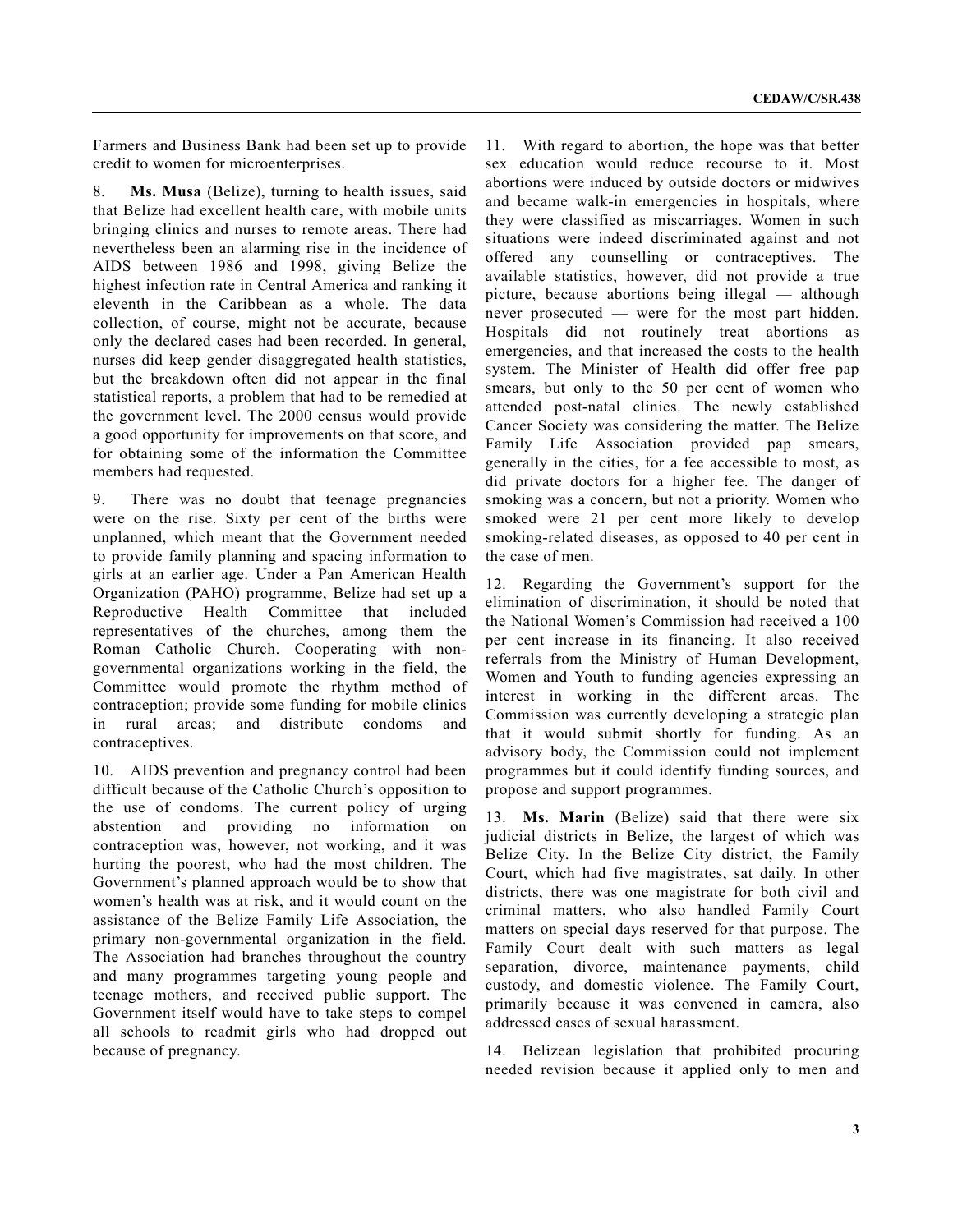since women also profited from the prostitution of other women. The interventionist approach described by Ms. Goonesekere was indeed interesting; Belize would be grateful for any further recommendations and suggestions in that regard. Since legislation prohibiting prostitution made no distinction between adults and children, in the view of the Government, legislation specifically condemning child prostitution was unnecessary. Similarly, since the Constitution prohibited discrimination on the basis of sex, ethnicity, religion and race, the enactment of legislation prohibiting discrimination on the basis of sex was likewise considered unnecessary. The Government was, however, reviewing all relevant legislation to ensure its compatibility with the Constitution.

15. In 1991, the Pan American Health Organization (PAHO) had conducted a survey of Belizean legislation to determine whether it discriminated against women, and had identified such discriminatory provisions as the exemption for marital rape and the maintenance ceiling. On the basis of that review, the Government was seeking to appeal and review discriminatory laws. Since 1993, the British military presence in Belize had been reduced from 6,000 to 200 persons. Prostitution and prostitution-related problems, which had centred around the military, had consequently shifted towards the tourist industry: the relevant legislation therefore needed to be reviewed.

16. Under the legal systems of the Commonwealth countries, it was necessary to prove the commission of a crime beyond reasonable doubt. Belize's Domestic Violence Act, however, provided that a protection order simply required a woman to demonstrate probable need for such protection. Similarly, rape legislation had previously required the corroboration of evidence on three points: identification, penetration and lack of consent. That provision had been struck from the law, the judge was now simply expected to give a strong warning to the jury where corroboration was lacking. Belize was conducting a review of its evidence laws in relation to violence against women.

17. **Ms. Fuller** (Belize) said that the Belize Organization for Women and Development (BOWAND) had conducted a campaign which had successfully raised awareness regarding the inequities in the provision of the minimum wage. As a result of that campaign, the Government had agreed to review existing minimum wage regulations and institute a system of equal pay for work of equal value. The

Women's Issues Network of Belize (WIN-Belize) had held a policy conference on employment and training, and had decided to conduct a campaign advocating a single minimum wage for all occupations.

18. Belizean maternity-leave policy involved both employers and the social security system. Those were not separate systems, but worked together. The employer paid social security contributions throughout the period of employment, and when an employee went on maternity leave, the employer was required to pay only one half of her wages or salary. the social security scheme provided a fixed allowance of maternity benefits, which complemented the employers' contribution. Although the Government of Belize subsidized day-care centres and a major employer of women, it did not in fact directly provide and finance day-care services. It would, however, carefully consider developing a day-care programme for both the public and private sectors, with a view to facilitating the active participation of women in society.

19. The issue of unmarried pregnant teachers had traditionally been seen as a moral, rather than a legal, issue. If, however, a complaint was lodged with the Labour Commissioner or the Labour Advisory Board, they would be obliged to address that issue. To date, no survey had been conducted on the reason why women earned less than men; the Government was, however, carefully considering the establishment of mechanisms to deal with that issue. WIN-Belize had taken up the matter of economic opportunities for women as a priority issue; its campaign against employment discrimination should serve to enhance the implementation of the Government's "Women's Agenda".

20. In the preceding three years, measures had been taken to increase the participation of women in nontraditional occupations. The Centre for Employment Training (CET) in Belize City was using a training model specifically designed for women; it was also anticipating the start of a major project, sponsored by the Inter-American Development Bank, which would conduct market surveys to identify the demand for skills and would train 200 low-income women in those skills. It had been acknowledged that improving conditions for women in the labour force must include training in non-traditional jobs: in 1999, the Women's Department was offering training in electrical wiring, small-appliances repair and cement-blocking making. In addition, women would be given priority access to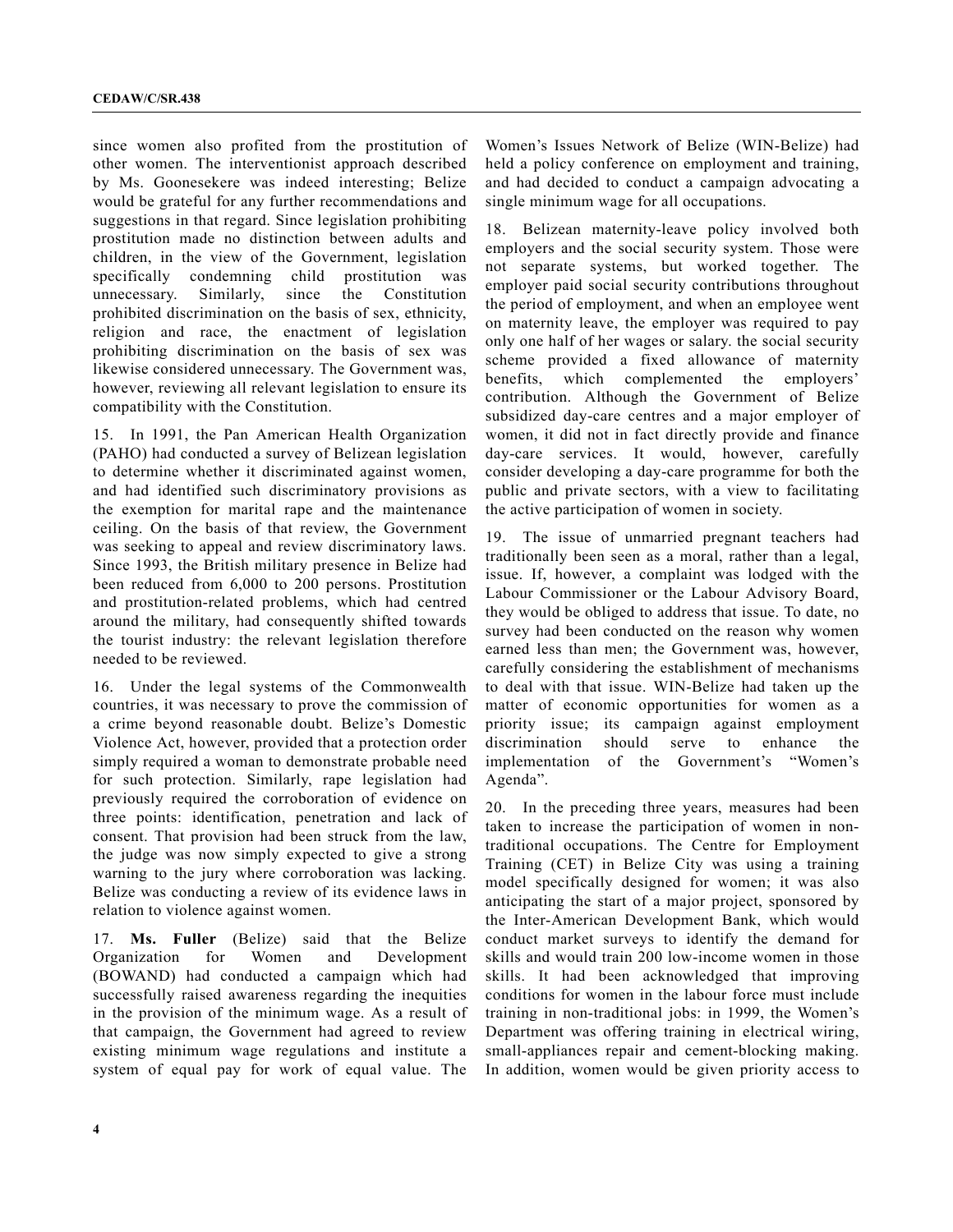the new Youth Start Plan, which sponsored training programmes for young people.

21. The Government had established a Small Farmers and Credit Bank, designed to target women and youth. Although the National Development Foundation of Belize had disbursed just over US\$ 10 million in loans to female clients during a two-year period, the Development Finance Corporation, set up in 1964 to provide credit to producers, had shown that in 1998 women had borrowed only 10.3 per cent of the total commercial portfolio. Furthermore, the Belize Enterprise for Sustainable Technology had lent only 10 per cent of its portfolio to women. Women were, however, specifically targeted under communitybanking programmes, and 150 women had received over 900 loans. Women qualified for further loans when they had repaid the first. In addition, the Micro-Credit Component of the Social Investment Fund had earmarked 50 per cent of its credit funds specifically for women. Women did not lack access to loans; they lacked collateral and information and were impeded by the fear of entering into credit agreements.

22. **Ms. Catzim** (Belize) said that in 1991 a group of women employees had formed the Women Workers Union for the purpose of agitating for higher wages. When their employer had retaliated by dismissing them, they had brought their case before the Labour Advisory Board which had set up a tribunal. The tribunal had decided in favour of the union, and the Government, upholding legislation which prohibited companies from dismissing their employees for forming a union, had pressured the company to reinstate its employees. The company had complied, but several months later it had moved its operations abroad. Although the Women Workers Union had ceased to exist, its efforts had influenced subsequent events and decisions in the area of labour law and policy.

23. The BOWAND minimum wage campaign, a direct consequence of those events, had resulted in the Government's commitment to reviewing minimum wage regulations. Furthermore, Belizean trade unions had recognized the need to lobby for regulations that would oblige employers to recognize and negotiate with them. The Government was happy to report that it had recently signed the International Labour Organization convention that required companies to recognize and negotiate with trade unions. Local laws must of course be reviewed to bring them into

conformity with that instrument. WIN-Belize would be working in cooperation with the Women's Department of the Ministry of Human Development, Women and Youth to ensure that labour laws were reviewed and programmes and policies enacted with a view to protecting the rights of women workers.

24. The reasons for the large number of households headed by single women were complex. That rate was higher in the Creole community, where common-law and visiting relationships were common, and where grandmothers often brought up children whose parents were working abroad. It was also higher among immigrant Mestizos, many of whom were widows whose men had died in armed conflict and who had moved to Belize in search of a better life.

25. The literacy survey conducted in 1992 had broken down the data by district, but not by rural and urban areas. Although it was strongly suspected that the literacy rate was lower in rural areas, that was unsubstantiated. The survey had not, however, shown gender disparities in the literacy rate. The current Government, which placed literacy high on its lists of priorities, had launched a pilot programme in which students would participate. On the basis of its results the Government intended to develop and implement a broad-based literacy programme. The influx of immigrants had lowered literacy levels, especially in rural areas where they tended to settle. Immigrants tended to be less educated than Belizeans and often did not speak English. Many immigrants were now moving away from agricultural work towards urban employment, a trend that would probably affect literacy rates in the cities.

26. The terms of reference of the National Council on Education included developing gender-neutral educational policies and monitoring observance of the rights of both students and teachers. It could therefore be the appropriate forum to take up the matter of pregnant girls expelled from school and pregnant unwed teachers. The Government intended to work with the Council to ensure that it developed, monitored and implemented policies that protected women. Rural areas did not lack schools. Rural children had less access to education because of infrastructure problems. Roads were often bad, and children had to walk a long way to school. In rural area, water and electricity were often lacking, and home environments were therefore less conducive to studying. The Government was, however, endeavouring to enforce mandatory schooling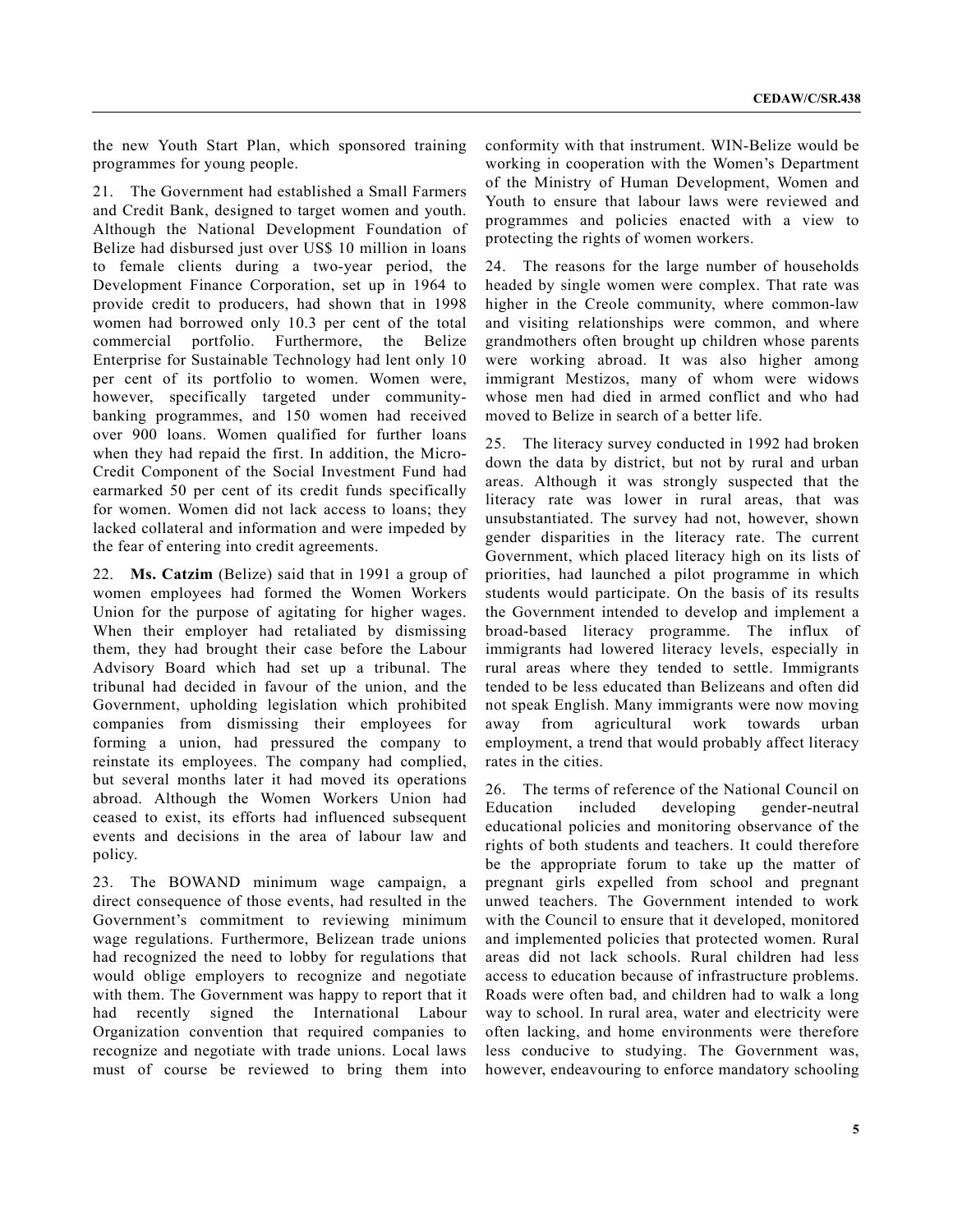laws, not by imposing penalties, but by working with families to eliminate impediments to their children's education.

27. The goal of the gender-management system, a Commonwealth initiative, was to ensure the introduction of gender issues into Government policies, programmes and activities. At the next meeting of Commonwealth ministers responsible for women's affairs and gender issues, Belize would present a proposal to enhance the visibility of women in Government bodies and to ensure that those bodies not only developed programmes on gender issues but allocated financial resources for that purpose.

28. **Ms. Balderamos García** (Belize) said that her Government faced many challenges. It was keenly aware that the majority of the young people at risk in Belize were boys, and was seeking to address their needs through appropriate programmes. At the same time, Belize remained committed to honouring its pledges to young women in the areas of education and employment and to eliminating discriminatory provisions and practices. Much needed to be done, and a balance would have to be struck.

29. **Ms. Hazelle** commended the openness of the Belizean delegation, which had frankly acknowledged those areas where improvement was needed. She welcomed the new Government's commitment to raising awareness of the Convention in the various ministries and among non-governmental organizations, and expressed the hope that that process would lead to the adoption of policies, programmes and legislation aimed at addressing the remaining inequalities in Belizean society, as well as the introduction of mechanisms to ensure the enforcement of such legislation. It was heartening to note that the current Government intended to fulfil the commitments that it had made while in opposition within the framework of the Women's Agenda. She remained concerned, however, at the situation of women employees in the export-processing zones. The granting to companies established in those zones of special exemptions from various provisions of labour law created a real risk that female workers would be exploited.

30. **Ms. Abaka** expressed satisfaction that the Government intended to review the existing arrangements with respect to young mothers who wished to resume their education after giving birth. Many girls, however, were reluctant to return to their

local school because of fear of stigmatization, and the education authorities must assist them in gaining admission to other schools. Given the high rate of hospitalization and maternal mortality in connection with illegal abortions, there was an urgent need to amend the relevant legislation with a view to broadening access to terminations within the formal health sector.

31. While the Government's policy of promoting breastfeeding was commendable, it must ensure that pregnant and lactating women were aware of the risk of transmitting the human immunodeficiency virus (HIV) through breast milk, particularly in the light of the high incidence of HIV in Belize. She would welcome more information in the State party's next report on the provision of mental health services for older women. As women lived longer, it was important to ensure that those extra years did not become a punishment because of low quality of life.

32. **Ms. Schöpp-Schilling** said that the introduction of the single minimum wage should be widely publicized in order to signal to employers, including foreign companies, that the Government regarded the equal treatment of men and women in the labour market as a serious issue. She expressed satisfaction that, in the future, women's unpaid work in the home would be recognized in divorce proceedings as a contribution to family income, and urged the Government also to consider dividing pensions between divorcing spouses. There was a clear need to introduce liberal sex education in the school curriculum in order to raise awareness among young people of the risk of the sexual transmission of HIV. The Government must work with Catholics who took a liberal stance on contraception to find a way of meeting that need within the Church-State system of education.

33. **Ms. Goonesekere** praised the professionalism of the Belizean delegation, and expressed the hope that the progress made in realizing the Women's Agenda would serve as an example to other countries in the region. She was concerned at the adversarial nature of divorce proceedings, and urged the Government to institute a requirement that couples should seek family counselling before petitioning for divorce. She welcomed the fact that corroborating testimony was no longer required in order to bring a charge of rape. However, the practice of having judges warn juries of the dangers of convicting without such testimony